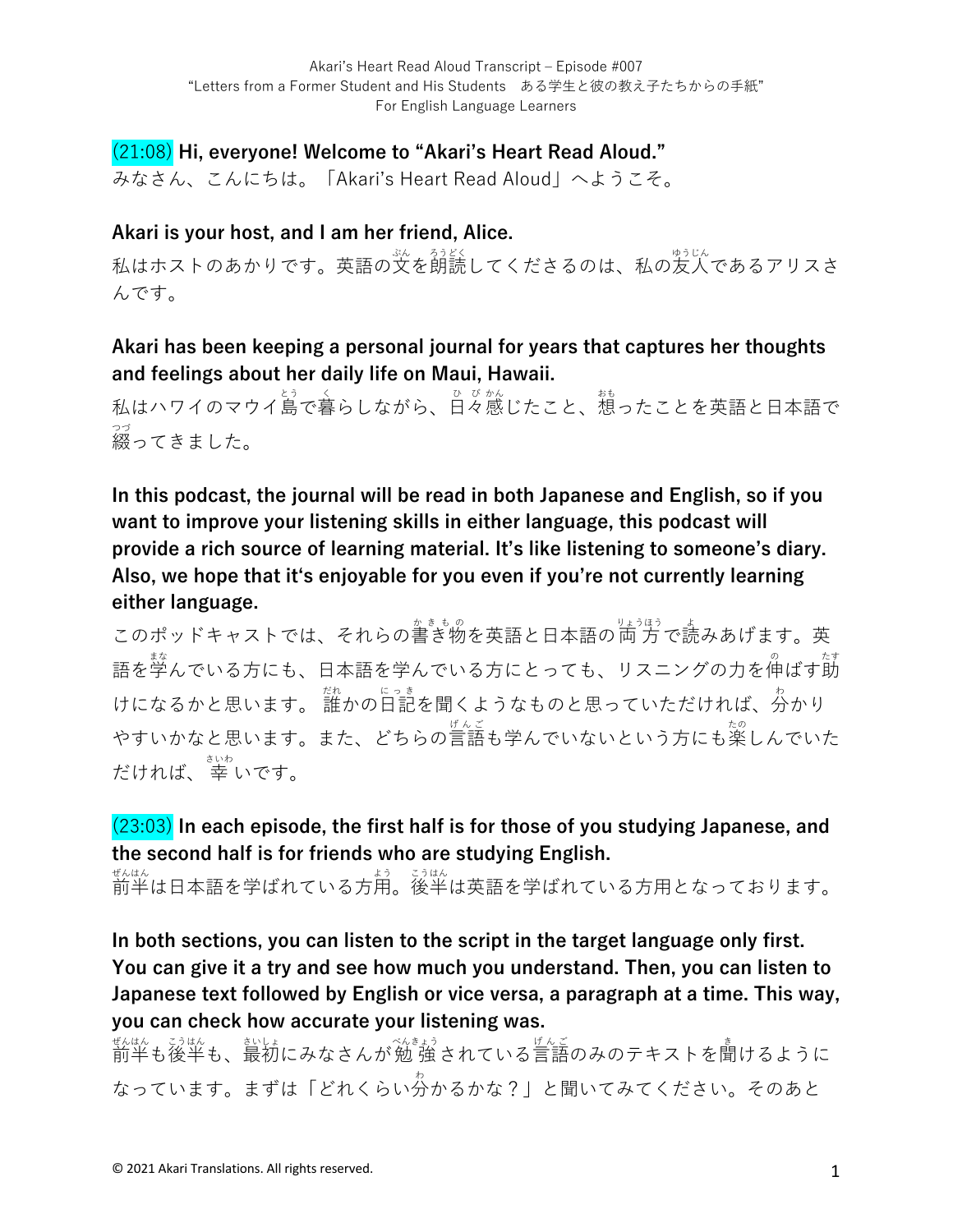に、<sub>段落年に日本語/英語、もしくは英語/日本語と続きます。それを聞いて自分のリス</sub> ニングがどうであったか、答え合わせをしてみてください。

(24:19) **Each episode has chapters for your convenience, which lets you jump to a particular section of an episode. For now, this feature seems to be supported only on Apple Podcast and my website. Also, the transcripts have the time listed next to each section.**

それぞれのエピソードにはチャプターを設定してありますので、そちらからお好きなセ クションに行けるようになっております。このチャプターという機能は現在、Apple Podcast と私どものサイトのみで使えるようです。また原稿 げんこう には、それぞれのセクショ <sub>ンの時間、タイムスタンプを明記してあります。</sub>

## **At the end of each episode, we will explain a couple of vocabulary words and idioms from the episode.**

それぞれのエピソードの最後には出てきた単語や慣用語の説明もあります。

**You can visit AkariTranslations.com, and you will see both English and Japanese transcripts. Again, that's A-K-A-R-I Translations dot com.**

ウェブサイトでは原稿が日本語と英語の両方で読めるようになっていますので AkariTranslations.com へ行ってみてください。

(25:47 ‒ 28:57) **English only 英⽂のみ**

## (25:47 & again 28:58)

**I have been organizing short-term study abroad programs for Japanese and American universities for several years. While all have been lovely groups of young aspiring students, I fondly remember a particular group that came to Maui for about a week in 2016.** 

私はここ十数年、日米の大学間の短期留学を企画·運営しています。今までお世話をさ せていただいたどのグループも志の⾼い若い学⽣たちのすてきなグループでしたが、 今、2016 年にマウイ島に 1 週間ほど来たグループのことを懐かしく思い出していま す。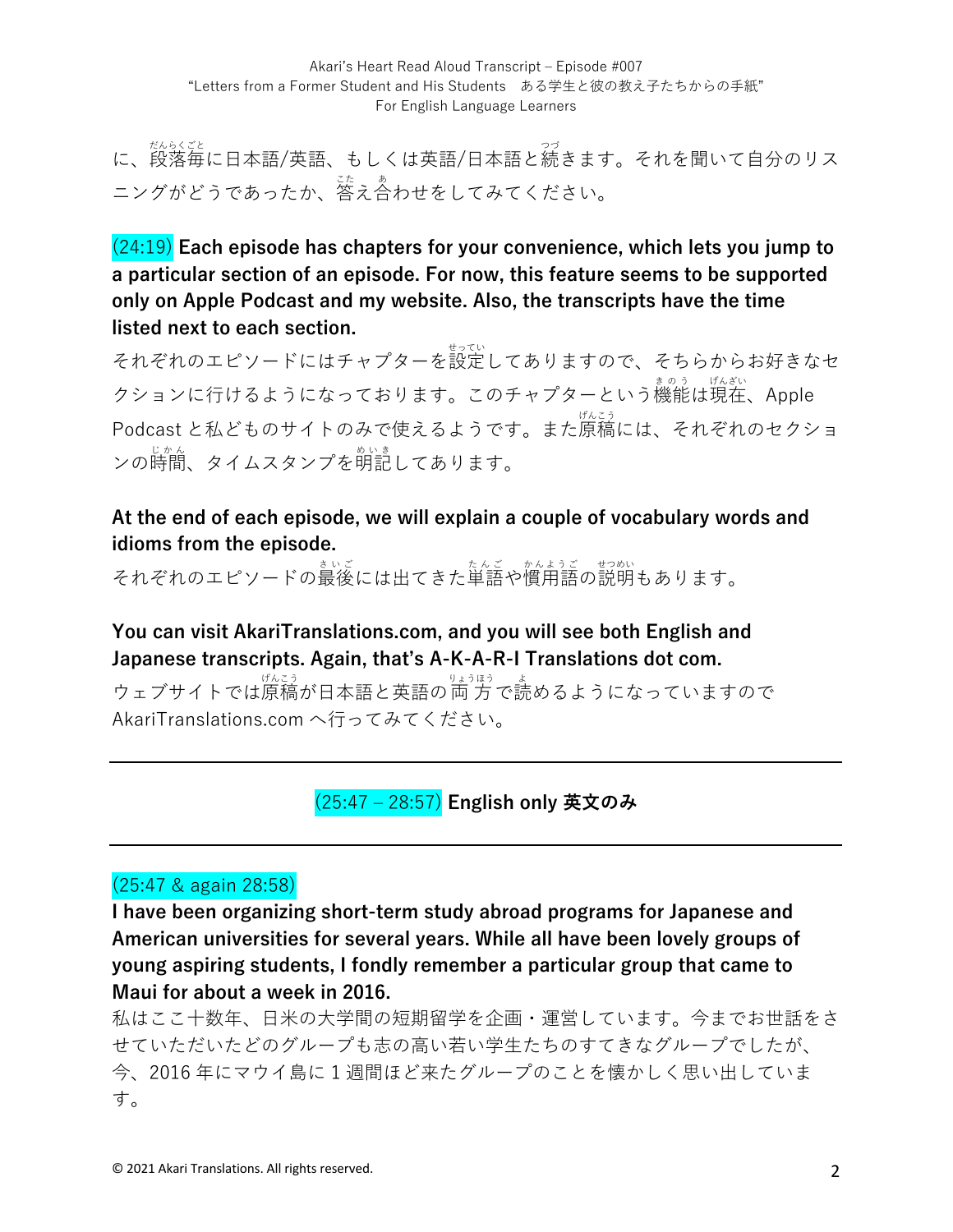**It was a small group, and 6 out of 7 students who were majoring in early childhood education, studying to be school teachers. As I was also a schoolteacher, I shared the same passion, and I arranged a preschool visit for them. They read children's books to the preschoolers and played with them.**  そのグループは比較的小さいグループで、そのグループの7人中6人が幼児教育を専 攻し、学校の先⽣になるための勉強をしていました。私も⼩学校の教員をしていたの で、同じベクトルを向いているグループでした。そんな彼ら、彼⼥らのため、マウイの 保育園訪問の時間を設けました。みんな園児に英語の絵本を読んであげたり、園児達と ⼀緒に遊んだりしました。

## **In 2017, I visited their university in Japan, and I got to see them again. Then I kept in touch with them over social media.**

2017 年には日本の彼らの大学を訪問し、再会することができました。それからは SNS で近況を垣間⾒させてもらっています。

## (26:45 & again 31:29)

**In 2019, they graduated, and one of them contacted me in 2021. Yuto Adachi has become a second-grade teacher at his local public elementary school. The news made me happy, but I was tickled even more when I heard that he had become a second-grade teacher because I was also a second-grade at a public school here on Maui.** 

2019 年にその学⽣たちは⼤学を卒業し、2021 年にそのうちの⼀⼈が連絡をくれまし た。安達悠人くんです。彼は地元の公立小学校の教員になったそうです。その知らせだ けでも嬉しかったのですが、彼が 2 年⽣の担任になったと聞いて、さらにうれしく思 いました。私もこのマウイ島の公⽴学校で 2 年⽣の先⽣をしていたので。

**Mr. Adachi's second graders were learning about foreign schools worldwide, so he asked me if I could talk to his students over Zoom about how children on Maui are learning. Besides his class, another second-grade class joined the session, and I got to see many bright and adorable children on the screen. I showed them some photos of Maui and answered their questions.** 

安達先生の担任している2年生は、外国の小学校について学んでいました。なので、 マウイの⼦どもたちがどのように学んでいるのか、Zoom で⼦どもたちに話してもらえ ないかとのことでした。もう一組の2年生のクラスも参加し、画面には明るくかわい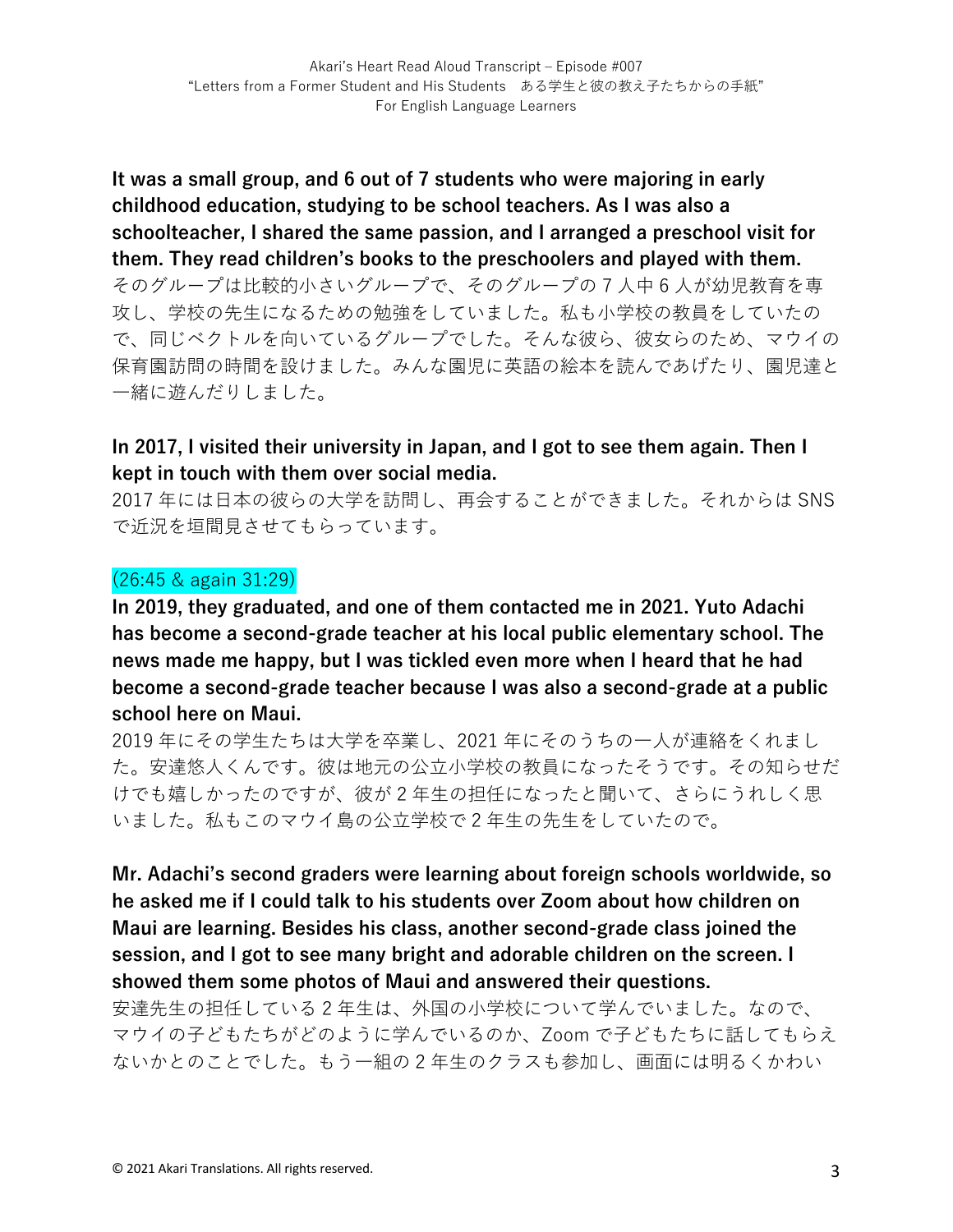らしい⼦どもたちがたくさん映し出されました。マウイ島の写真をお⾒せしたり、質問 に答えたりしました。

**The children were intrigued by the differences and similarities for each topic, such as recess, what time school starts and ends, textbooks, wearing shoes inside, school lunch, where they eat, and so on. They had many excellent questions.** 

休み時間、始業と終業時間、教科書、室内で外履きの靴を履くこと、給食、どこで給食 を食べるかなど、トピックごとの違いや共通点に子供たちは興味津々でした。良い質問 もたくさんしてくれました。

## **At the end of 2021, I received letters from Mr. Adachi and his 36 students. What a pleasant surprise that was!**

2021年の終わりには、36人の児童と安達くんから手紙が届きました。とてもうれしか ったです。

## (28:02 & again 34:34)

**I felt honored to be invited to his class and meet his students whom he is wholeheartedly interacting with every day. Seeing the college students, whom I had the privilege of hosting, moving onward with their lives and dreams fills my heart with happiness.** 

彼の授業に招かれ、彼が真摯に毎日向き合っている子どもたちに会うことができ、光栄 に思いました。お世話をさせていただいた大学生たちが、それぞれの人生と夢に向かっ て前進している姿を⾒ると、幸せな気持ちになります。

## **I wish him and all the other students I had the honor of interacting with all the best, and I look forward to hosting future college groups.**

安達くん、そして私が交流させていただいた学⽣の皆さんの健康と活躍を祈るととも に、これから出会うであろう学⽣さんたちのお世話をさせていただくことを楽しみにし ています。

**At Akari Translations, we provide custom short-term study abroad programs for international groups. We will become a liaison between your university and the targeted university. We will not only create customized short-term study programs, but we'll arrange all the necessary details to make each program a successful and life-changing experience.**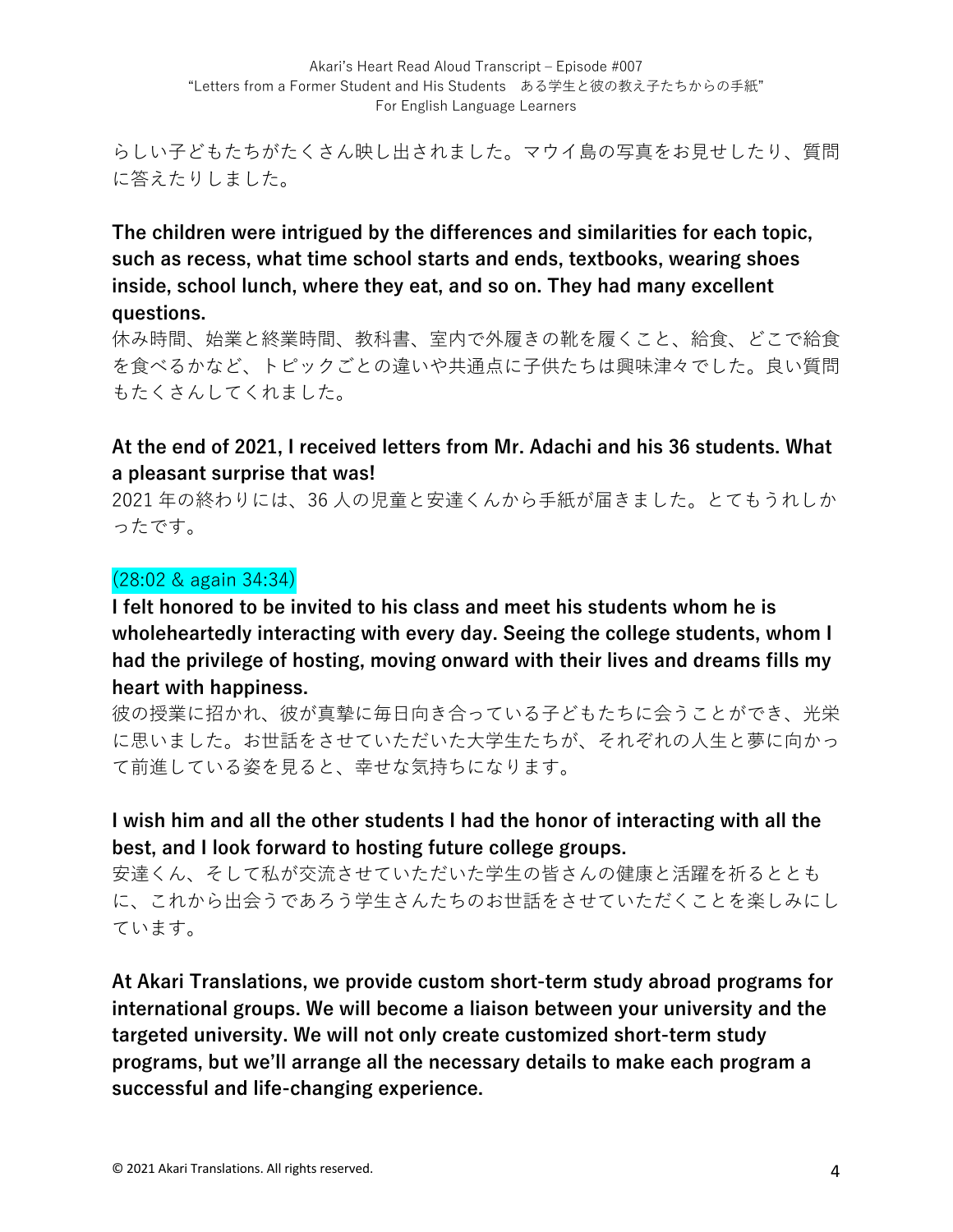アカリ・トランスレーションズでは、それぞれの⼤学のニーズに合った、短期グループ 留学のプログラムを作成しており、日本の大学と他国の大学の間に入り、コミュニケー ションが円滑に進むようお⼿伝いしております。短期留学プログラムをカスタマイズす るだけでなく、各プログラムが成功し、学生にとって人生の糧となりうる体験になるよ う、必要な全ての詳細を手配します。

#### **Here are Today's English vocabulary/idioms:**

(36:47) • **adorable ‒ This is an adjective, and it basically means, "very, very cute." It brings up great affection toward certain things. When you look at a baby for instance, you're inclined to say, "Aww." At that moment, you are adoring it.**  これは形容詞です。「とてもとてもかわいい」という意味です。ある物や人に対 し、深い愛情の気持ちを感じるときに使います。例えば⾚ちゃんを⾒たときに、 「まぁ(ため息)」と⾔うときなど、⾚ちゃんを adore つまり、かわいく思ってお り、赤ちゃんは adorable だと言えます。

#### (37:41)

• **liaison ‒ This is a noun, and it means a person or an agent that bring two things together. Liaison is like a link or bridge. It helps two people, organizations, or corporations, communicate and work together.**

## (38:26)

**Please let me know if you have any questions or comments through the contact form at AkariTraslations.com. That's A-K-A-R-I Translations.com. We look forward to seeing you next time!**

ご質問 しつもん やコメントなどございましたら、サイトのコンタクトフォームにてご記⼊ きにゅう くださ い。それではまた次回お会いできますことを楽しみにしています。

## (以下は⽇本語を学ばれている⽅⽤のボキャブラリーレッスンです)

#### **今回の⽇本語レッスン:**

## $(17:40)$

#### • **志 こころざし**

志は⾃分が「こうしよう、こうしたい」と決めたことです。漢字を⾒てください。 「⼼」の上に「之」がありますね。「之」には⼀歩踏み出すという意味がありま す。つまり、志は⼼の向かうところという意味です。ですので、⽬標という意味も